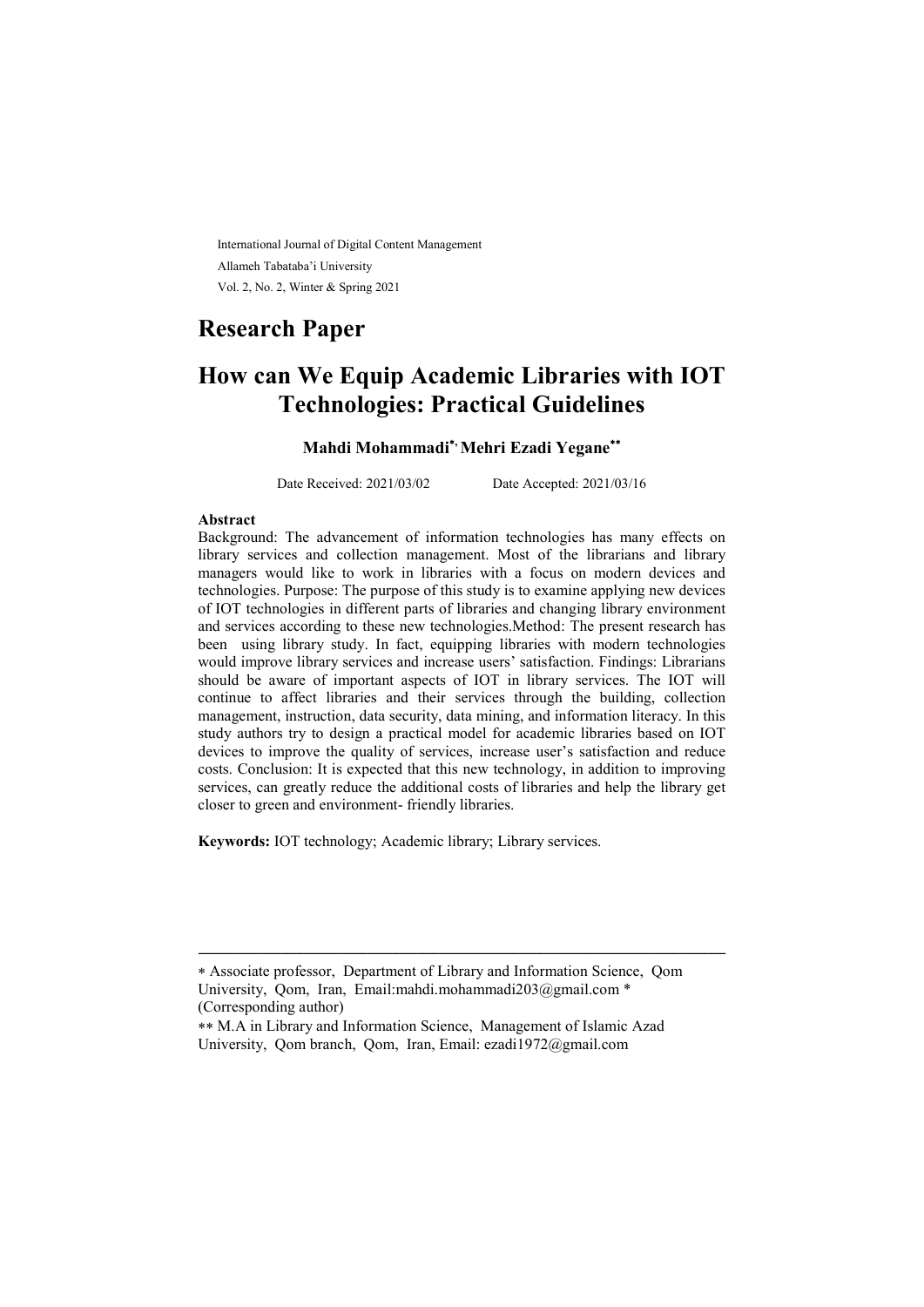#### Introduction

The advancement of information and wireless communication technologies has a great impact on library roles in the society and educational centers. According to Cisco report the number of objects connected to internet has exceeded the number of human beings in the world PCs, mobiles, tablets, wireless sensor network, and house hold appliance (CISCO, 2015).

The Internet of Things (IOT) is a global technology of interrelated physical devices. This new system collects and delivers data via the Internet, and it has changed the way we live and work. The concepts of Internet of Things (IOT) refer to the use of Internet connected objects and systems to obtain data gathered by embedded sensors, actuators in machines and other physical objects (Nag, 2016).Things, in the IOT, can refer to a wide variety of devices and people.

Today, people are hoping to experience more different situations than the past. They want to match new technologies to traditional areas. In new generation, these conditions will be even more excited. Libraries especially academic libraries are the places, which most educated people including students, professors, and researchers tend to use . In a period of time that most libraries are suffering from low cost, lack of enough spaces, and lack of human resources; library managers and designers are trying to find some useful ways to deal with these challenges. They hope to design a library by matching the features of both online and traditional libraries. Applying IOT devices as new technologies can help designers to create a library with a different and more attractive atmosphere for users.

The intersection and culmination of several effects of networks, spaces, and data are poised to disrupt technologies within libraries as so-called internet of things (IOT). According to Gartner industry "the IOT is a network of physical objects that contain embedded technology to communication and sense or interact with their internal and external environment. IOT products and service suppliers will generate incremental revenue exceeding \$300 billion, mostly in services, in 2020. It will result in \$1.9 trillion in global economic value-add through sales into diverse and markets" (Gartner, 2013).

The idea of computing anywhere anytime was introduced in 1988 by Mark Wesier (Friedemann& FloerkeMeier, 2010; Weiser, 1991).CISCO sees the IOT as the networked connection of people, data, process and things that brings them together in a more valuable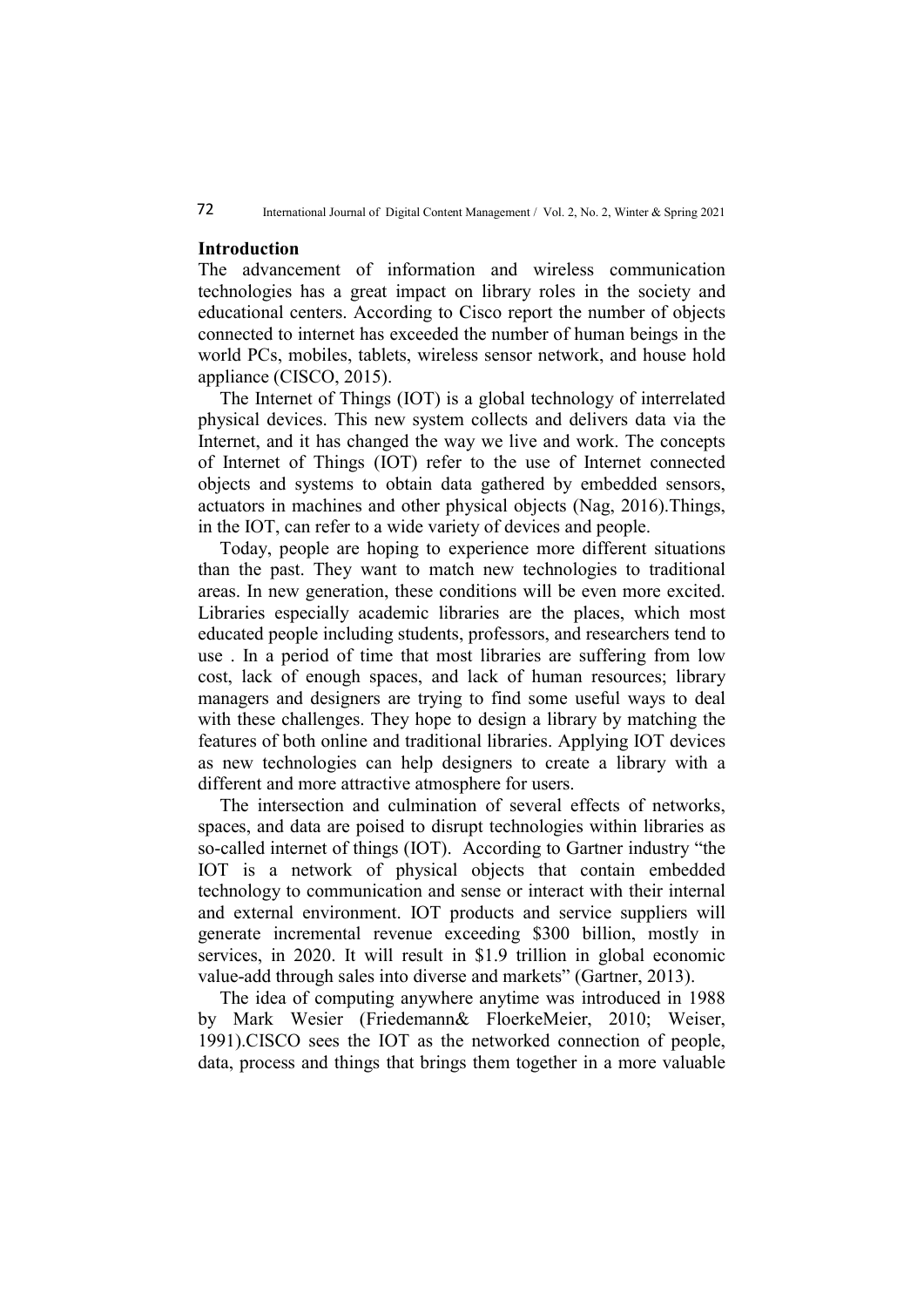way, turning the information they have collected into action with richer experiences. Libraries face challenges in twenty-first century. Some of the challenges related to changes in the networked information, including the massive and direct availability of information.

Today, there are examples of Internet of Things (IOT) applications in different types of industries and buildings such as home, hospital, library, school, etc. IOT is applied to libraries in order to monitor users' activities, to get feedback from users, to increase the effectiveness of services, etc. It also plays an important role in two aspects of information analysis and control (Mohmmadi and ezadi, 2017).IOT has deeply rooted itself into library system, yet this study tries to demonstrate that would this new technology bring more significant changes to different parts of libraries?

#### Internet of Things (IOT)

Internet of Things (IOT) is a concept which has emerged since the late 1990s (Wojcik, 2016). Now people are excited to know more about this new technology and use it in different walks of their lives. They want to know about smart homes, smart cities, smart universities, smart government, etc.As mentioned before; IOT is a giant network of connected things and people. In IOT, the relationship will be between people-people, people- things and things- things (Morgan, 2014).

According to Techopedia" the IOT is a concept which can reveal future where every day physical objects will be connected to the Internet and they will be able to identify themselves to other devices or people (Techopesdia, 2015). Now, IOT changes all activities that have been done by human and machine, hence it would be influenced almost all aspects of human's life cycle.

Atzori et al described IOT as a "novel paradigm that rapidly gaining ground in the scenario of modern wireless telecommunication" (Atzori et al, 2010). According to Xia et al "IOT refers to the networked interconnection of everyday objects, which are often equipped with ubiquitous intelligence" (xia et al, 2012).

IOT is a current phenomenon that is estimated to have a significant effect on not only the business world, but everyday life as well. McKinney estimates that the monetary impact created by IOT will be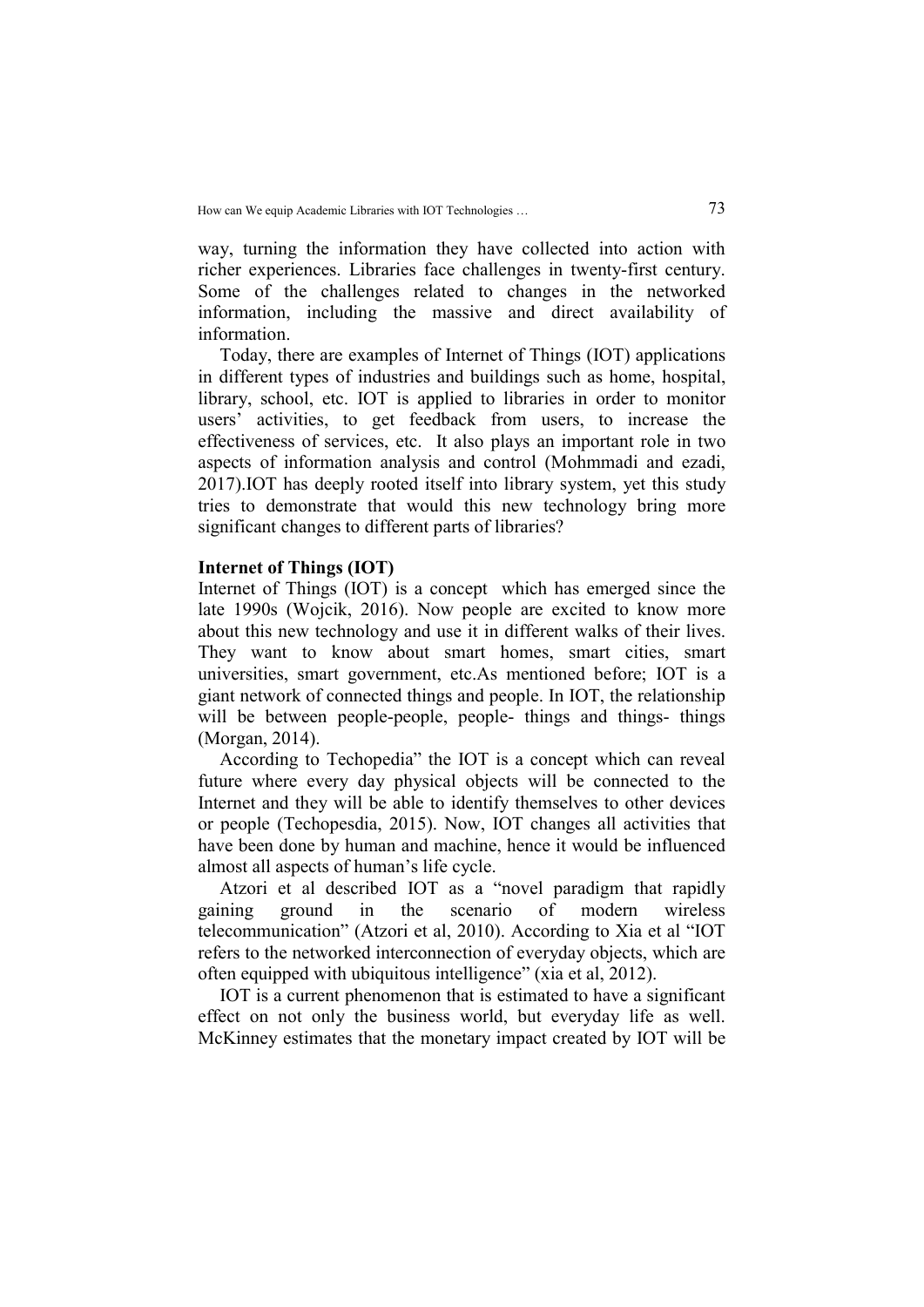equivalent to approximately 11 percent of the world economy by 2025 (Obodovski, 2014).

IOT includes an unusual number of objects of all shapes and sizes. Simply, the Internet of Things is made up of devices – from simple sensors to smart phones and wearable – connected to each other. The term IOT includes everything connected to the internet. In other words, it can be described as real world objects connected to the Internet, sending and receiving data, these devices can communicate with each other or with people, collect and analyze data and use them in suitable situations and purposes (Hess, 2016).

IOT is about much more than this . It is intended to create intelligent, connected systems, smarter than the sum of their parts, that provide real time analytics, useful projections, and tangible value from that data and interactivity.

#### IOT and Libraries

IOT can be used to improved library services. Librarians also face innovative challenges, concerns, and opportunities for development in regard to the emergent technologies such as IOT (Bayani et al, 2017). Matching IOT with library and information sciences will improve libraries, both on collecting information and user services. The intercommunication between objects in IOT devices can make easier decision making and management process in libraries. According to the idea of smart building, libraries also can be equipped by IOT devices. Nowadays, management of temperature or alarm systems would not be a problem for modern library architecture.

IOT technologies can also help librarians to build smart libraries. In smart libraries all objects and devices can connect to each other and can gather information from the entire things inside and outside of libraries. These new technologies are called Linked Data technology (Roy, 2015). They can also present some golden opportunities for libraries to connect their resources and services to more users, and more devices, at any time of the day. WorldCat work Project is an example of Linked Data technology. It contains 197 million bibliographic work descriptions such as authors, titles, descriptions, subjects, years, pages, etc. (Kumar, 2016).

A historical survey in library management and services shows that the main library services are still access to information. Providing access to digital collections is the main subject of library services. It is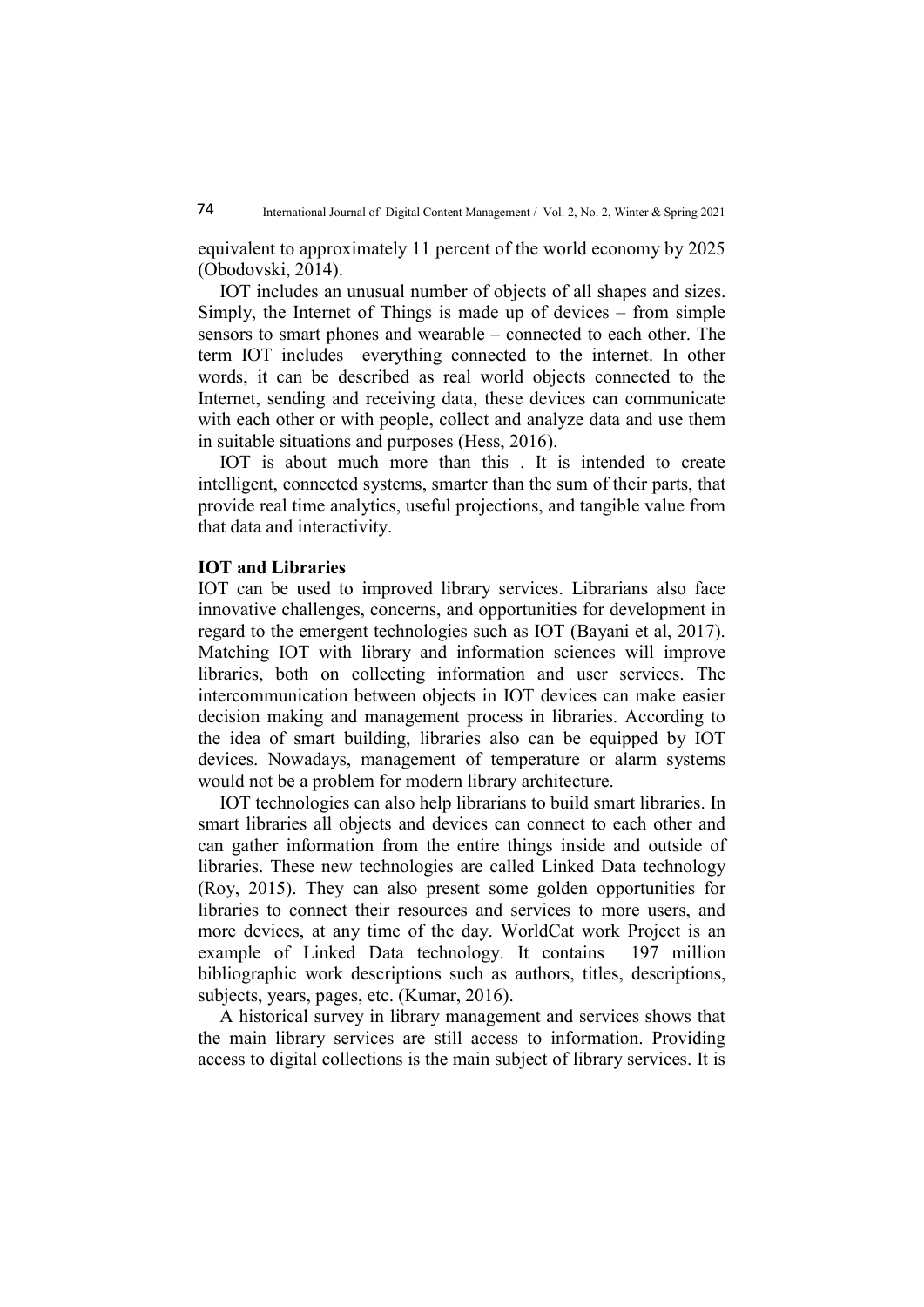a fact that nowadays, the role of reference librarians in libraries especially in academic libraries is based on interaction between users, collection and librarians.

IOT will enable libraries to minimize loss and introduce safety techniques. Libraries will be able to add more value addition to their services. Librarians are those specialists that already familiar with new technologies in their libraries owing to the user of RFID, which does the similar thing of interacting with machines, tags software, and updates library management system with entries of books issued to a user, but in IOT, only the difference is" the Internet interaction with a thing or object such as books "(Pujar, 2015).

As regards organizations, the university library activities are toward the goals of the university. There are different sections in a university library such as reference rooms, DVDs rooms, theses rooms, journal rooms, management department, and reading rooms. IOT could help libraries to improve their collections and services in different parts of libraries. Also this technology will enable libraries to market their services. As we move forward into the digital age, the libraries must not only modernize their physical appearance but also their marketing and should take advantage of new technologies (Nag, 2016).

Security of library materials is the important aspect of library services, but more important is the safety of patrons and staff (Parashar, Khan, and Neha, 2016). As IOT applications collect more and more confidential data and provide accessibility to them over the Internet, the security becomes a major challenge. So libraries must become more aware with regard to their collection and patron privacy and security (Massis, 2016).Librarians should help their patrons learn about the LOT, especially those concerned about protecting the privacy of the information collected by such systems (Hess, 2016). They should show their users how to use IOT properly to achieve their goals and meet their needs as soon as possible.

The smart devices will certainly affect libraries and their services including buildings, collections, management, instruction, and security. Smart technologies can allow librarians more time to dedicate to tasks that require human inventiveness, for example, North Carolina University library has employed a bookBot, a robotic book delivery system, that allows students and faculty members to access any of the two million items held in climate controlled storage with a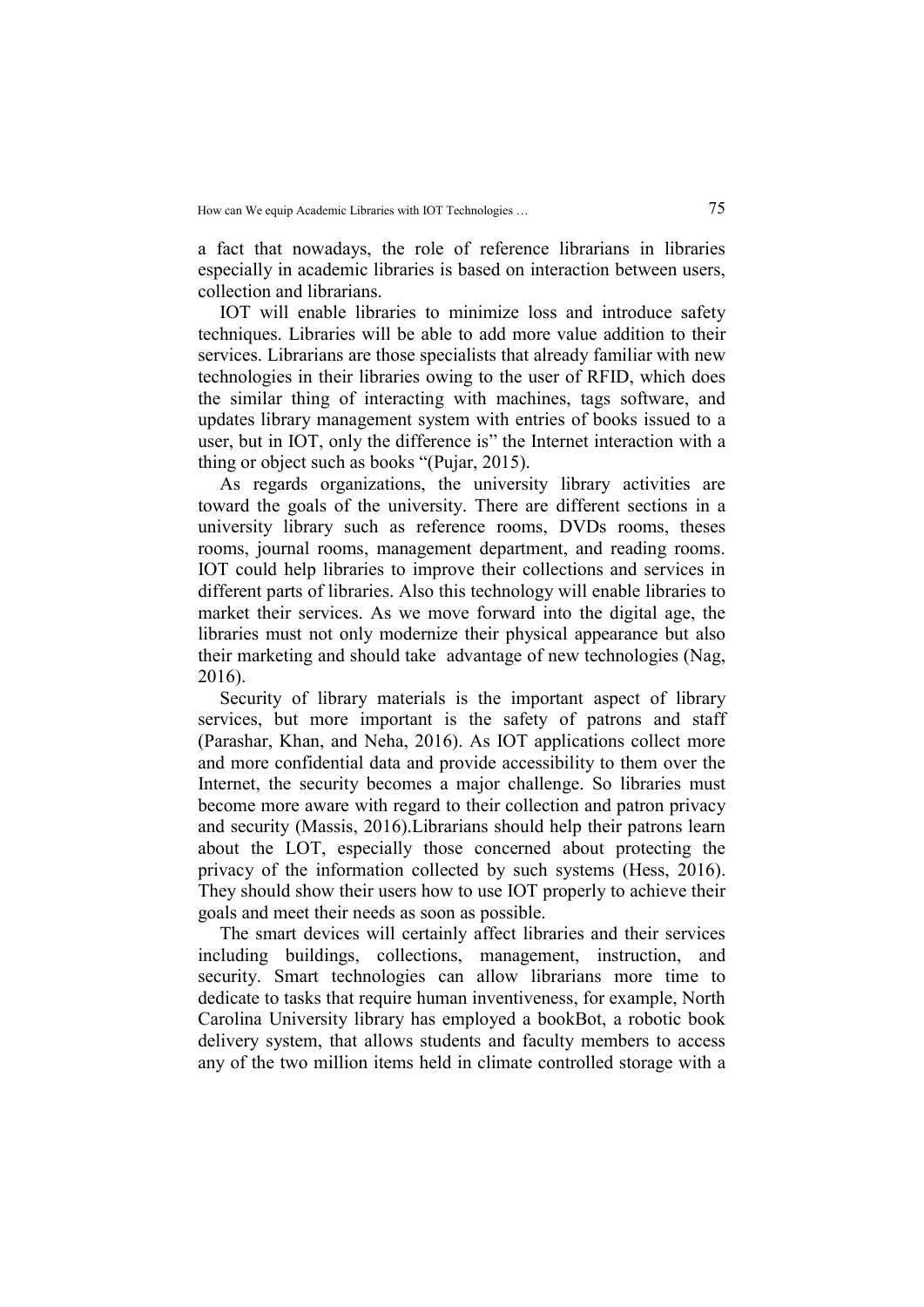click on the catalog. The space-saving shelving (which uses 1/9 of the space of traditional shelving) allowed the library to offer many more learning and meeting spaces for their patrons (Hess, 2016).

Clearly, IOT could lead to dramatic changes in library services as soon as possible. It is important to understand the capabilities, uses, and even risks of these items. Libraries often play as translators of new information concepts and technology. They should provide resources to help them understand the mean of the IOT. Libraries must be aware of the potential of IOT to disrupt services and alert patrons to potential vulnerabilities when using their networks, their hardware and software (Massi, 2015). Different components in a smart library have been shown in fig.2.



Fig.1. Different components in a smart library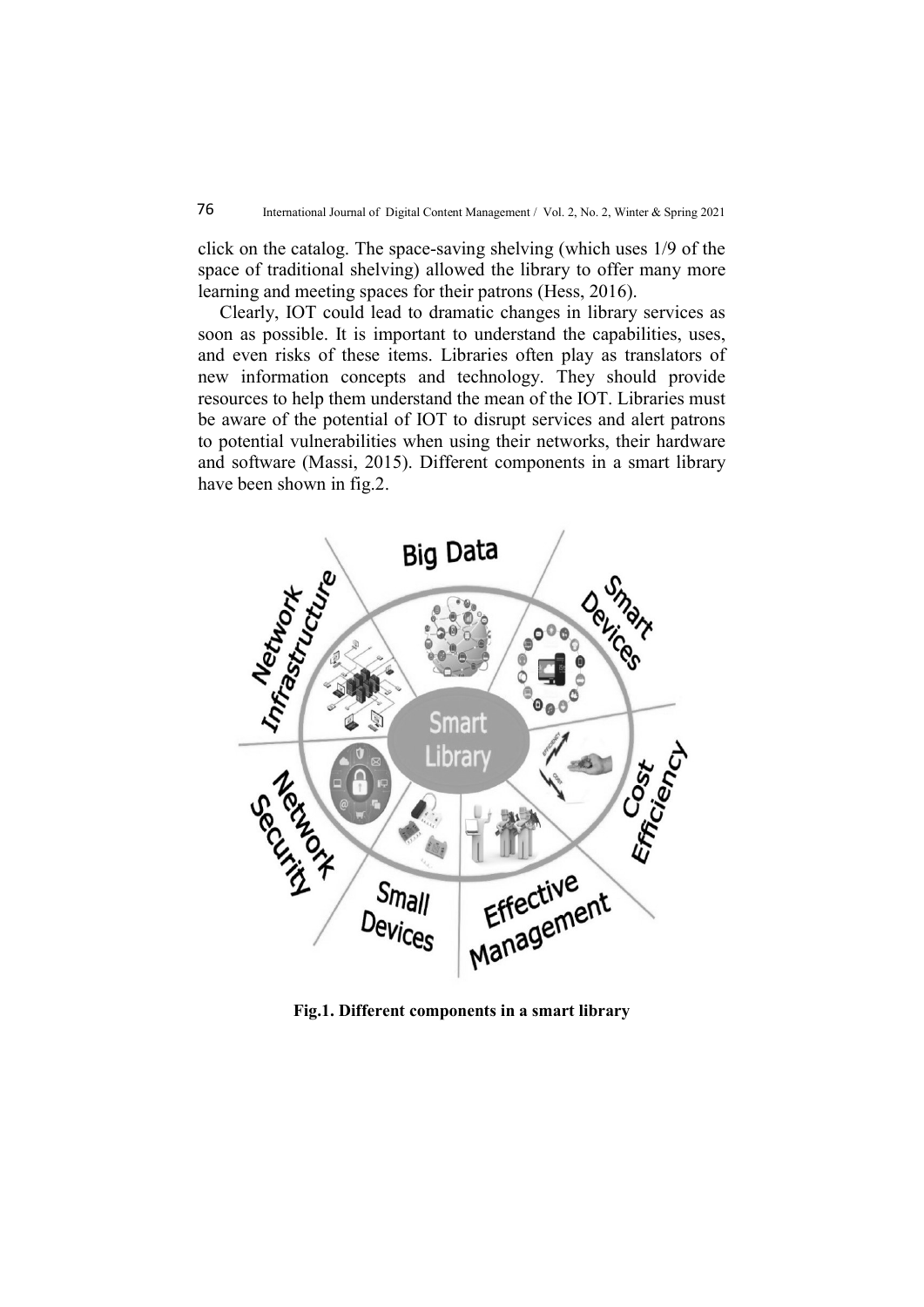Also, it is possible to establish a global link which can facilitate the access to the unknown valuable scientific resources around the world. Furthermore, the creation of a global library link among other collections, leads to build an open online global library that enables a global access to the big treasure of knowledge in the human history ( Bayani et al, 2017).

In smart libraries all objects and devices can connect to each other and can gather information from the entire thing inside and outside of libraries. These new technologies called Linked Data technology (Roy, 2015). IOT technologies also present golden opportunities for libraries to connect their resources and services to more users, and more devices, at any time of the day. A complete smart system needs hardware, software, connectivity and user interface. IOT Platforms can facilitate communication, data stream, device management and functionality of applications. Recently, many companies try to create IOT platforms according to needs of their clients such as Microsoft Azure IOT, GoogleClud Platform, Watson IOT, Samsung Electronics Launched Artik, Thing Worx IOT Platform, Amazon Web Services (AWS) IOT. Fig. 2 shows the suitable IOT platform for academic libraries.



Fig.2. IOT Platform

#### Designing an IOT library

Designing smart model for libraries the same as monitoring, registering, circulating, establishing security, managing, and self servicing is a favorite subject for researchers. A library model is the way in which "create, delivers and captures value" (Osterwalder and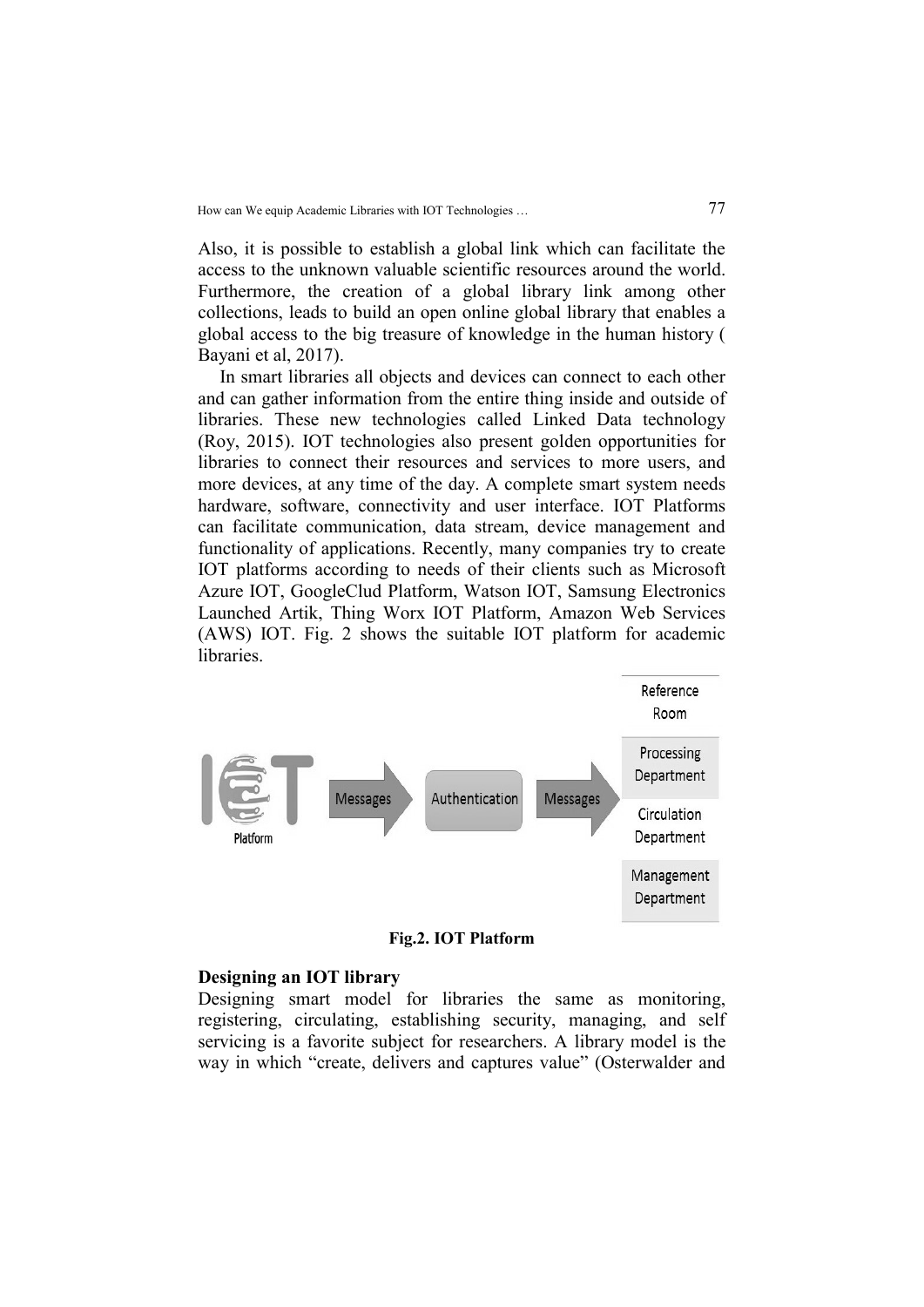Pigneur, 2010). Thus, it describes what a library dose (what kind of services offers), how the library dose it (how delivers its services to users), and how the library makes money (by advertising or delivering additional services).

So far, many designers have tried to design different models based on IOT technologies, tailored to the needs of libraries. Bayani et al, (2017) proposed a theoretical model, related to the IOT-based automation library system, to provide a suitable awareness on the library system designs. In this model they tried to design a model according to IOT's smart elements that can meet the needs of patrons. This designed smart library system was based on the system hardware architecture and the software development (Bayani, 2017).

Nisha et al. designed an IOT system for library management based on the Near Field Communication (NFC) technology. NFC is designed to be a secure form of data exchange, and an NFC device is capable of being both an NFC reader and an NFC tag. This unique feature allows NFC devices to communicate peer-topeer.NFC readers are used to read tags on books, as well as the user cards (Nisha et al, 2017).

Srinivasan and Vanithamani (2013) proposed an alert's system model for book borrowing system using the RFID and GFM mobile technology (Srinivasan and Vanithamani, 2013).

In fact, in the IOT applied model variety of people would involve in different fields such as: Information specialists, electronic engineers, Architects, librarians, library managers. Sometimes designing a model can help great deal to increase safety, quality and economy of system. Modeling can also cost in different domains. Some necessary components to design an IOT model are as follows: Requirements, IOT system design, and system integration.

After designing each section of the model, the result of the work should be carefully analyzed by experts. If it's possible, a trial test at the end of each step seems necessary. The first and often the most important step for designing IOT model, is to establish a clear goal for the model. In other words, what is the model for, what is its purpose, and what does it need to communicate.

Yet, none of the academic libraries have been able to fully implement the IOT technology. In this section, authors tried to design a comprehensive IOT library for reference section,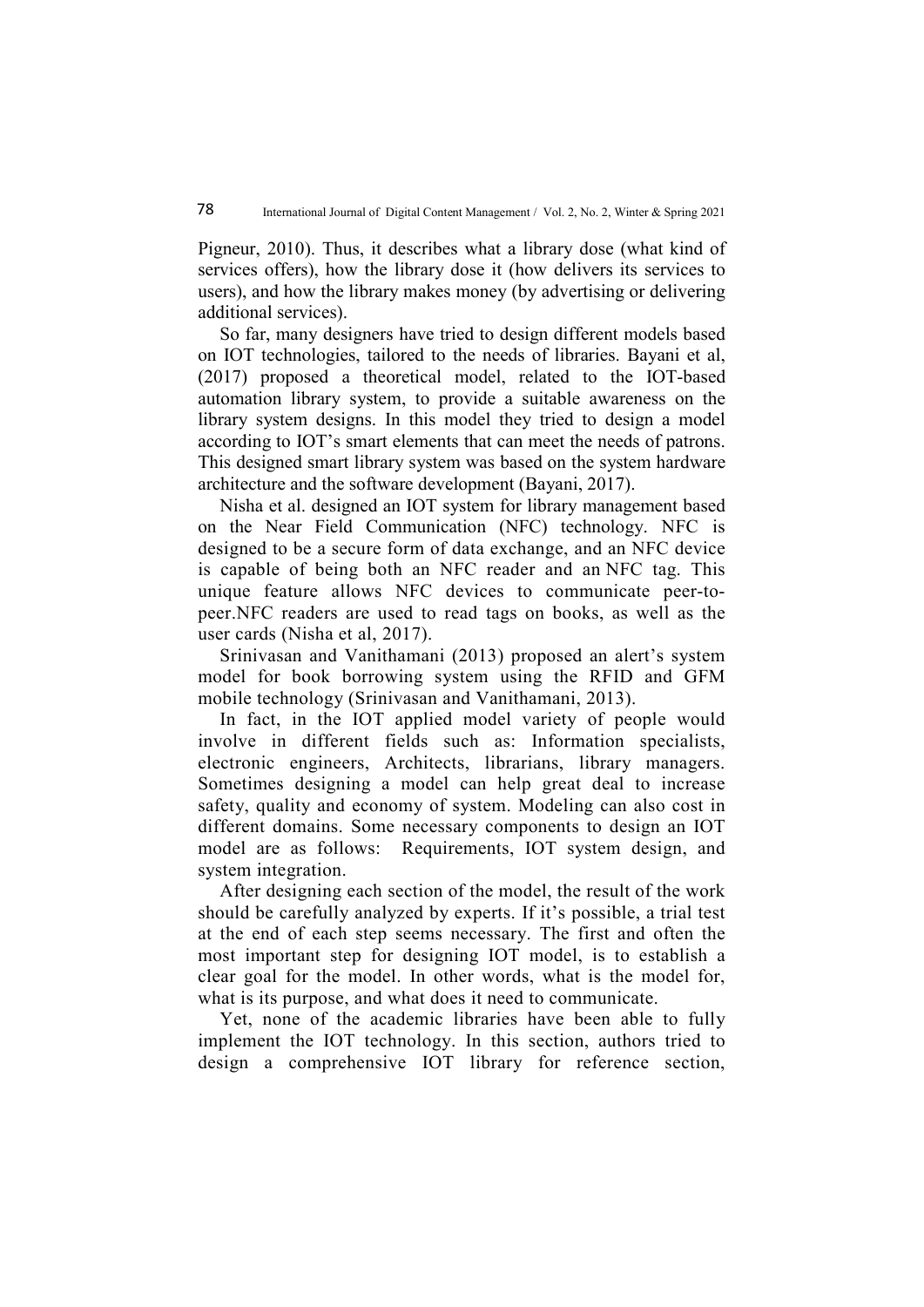How can We equip Academic Libraries with IOT Technologies ... 79

circulation desk, and information management section of academic libraries.

#### Discussion:

#### Using IOT in different parts of libraries:

Reference desk: Reference desk is one of the most important sections in each library. According to library policy, it has a variety of collections and services. Generally, the reference collection should not leave the library, so users should study them in the library or prepare a printed/ digital copy. IOT is an ideal emerging technology to influence the patrons by providing new evolving and efficient services. This technology can increase profitability by improving resources utilization and development of management services in libraries.

Embedding Wi-Fi sensors on the bulbs can help reduce power consumption. With this method, the lamps will only be bright when there is user in the room. Sensors will send signals to the server by Wi-Fi; therefore lamps will be on/off. Heating / cooling systems will also work the same by IOT technology. IOT technology in the libraries focuses on the energy efficiency, so it can also be called as a Green technology.

Furthermore, pad pressure sensors are suitable option for reference room floor and book stack floor. When users enter to book stack to find their books or other items, sensors will send signals to server, then server will analysis the received data, and then will sent them to librarian's system. Finally, ibrarians can be informed of the presence of users and their exact location.

#### Management department

In management section, attaching RFID on books and all other items in the library, librarians and clients can be informed of whether or not they are on the shelves. In this model, even if the book is not in place, the error message will be sent by the server to librarian's system. Therefore, using this technology in addition to saving time and energy can also prevent books being lost. Also, in this model, if just a copy of the book remains in shelves; a warning message will be given to the librarian before the latest version is loaned.

IOT model can also be regarded as a valuable contribution to library managers in the collection building. In this model, authors try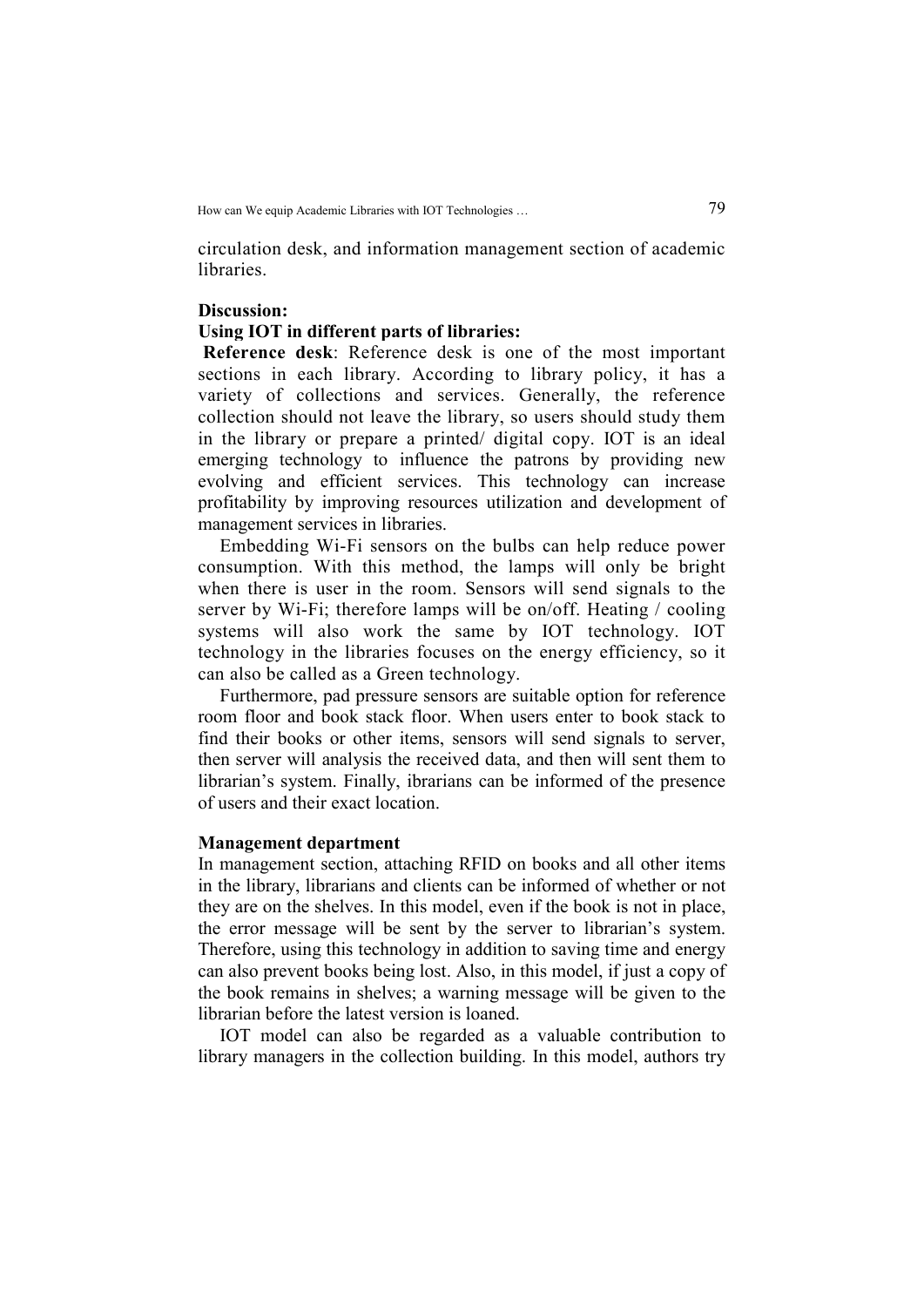to consider both the physical and virtual aspects of the library. A part of the collection building is dedicated to book assignments by faculty members and graduate students. They can browse the collection, and if the book is not in the collection, they can order the book through the online forms available on the library homepages. Orders will send to acquisition librarian. Acquisition librarian will search ordered books in the collection, if the book was not existed in the collection, bibliographic information will send to related publishers (Related publishers are those who specially connected to library through IOT devices). At the end, ordered books are provided by publishers and sent to the library. The process of transferring books may be done physically or virtually. After new books are added to the library, a message will be sent to the library client by the library manager server. In this model, the librarian and client will fully be in the process of book preparing.

In management department, part of the library service is dedicated to the design of Radio- Frequency Identification (RFID) system.

 This system uses wireless technology to transfer data from a tag attached to books, library items, and library membership cards. The information about library items and patrons (the item's title, the format, the call number, the patron's full name, the affiliation and…) is encoded on the tags and it is linked to IOT library system and can be read by RFID readers.

In the IOT model, graduate students, Faculty members would have direct access to some international information databases such as Elsevier, Ebsco, Clinical key, and Springer inside and outside of academic library.

#### Circulation department

In circulation section, when the book holders pass the electronic access gate control, a reader receives the signal of the book` s tag as well as the ID-Card. In this section the IOT system sends the information to the central cloud system to analyze and display the user in the monitoring system. According to the model proposed by Bayani et al (2017), IOT system can make a previous registration of the borrowed book to its data base to check the waiting system. By using the WSNs and attaching the micro-sensors on documents, none of the documents or books will be lost. Thus, continuous monitoring of the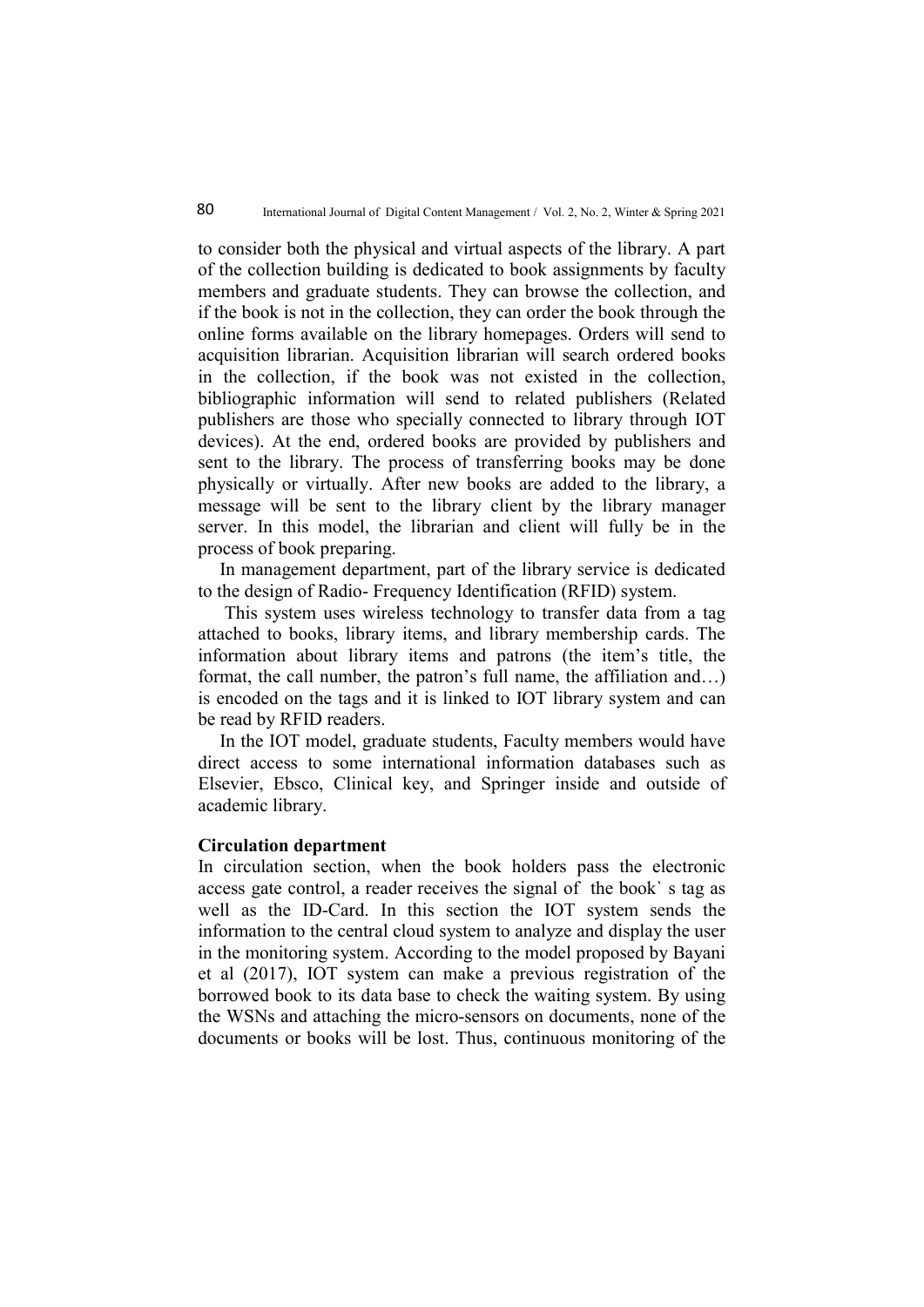objects in a real time and online is other desirable characteristics of using IOT tags.

One of the other benefits of the IOT system is the possibility of connecting to other communication technologies and library management systems (Bayani et al, 2017). According to this powerful technology users can receive all kind of messages coming from the library system. Also, library IOT alert system can send a message informing about the arrival of the requested book to the users' smart phones. Also the time of returning books will be send to the users' smart phones.

Another advantage of IOT system is information literacy. Information literacy is offered to new users to educate them about a library, and its resources. IOT can help libraries to provide self guided virtual tour of the library.

Pujar & Satyanarayana, (20145) suggested that IOT may help libraries and their users in better management of available appliance, thus saving the energy cost will be occurred.

#### Conclusion

In recent years, with the advancement of mobile and ubiquitous technologies, invisible micro-computers have embedded us in our surrounding environment. IOT can bring about dramatic changes in library services as soon as possible. It is important to understand the capabilities, uses, and even risks of this technology. The potential scope of IOT applications in everyday life is huge. It is clear that libraries will include IOT systems in their service range to follow global trends and better meet users' needs. As mentioned in the context, IOT technologies can be useful for collection management, online services, training and providing access to spaces and equipment, gathering, analyzing, storage and sharing information. Potter (2014) predicted that "the Internet of Things will, hopefully be a big deal in libraries". IOT technologies are the advanced stage of library systems that have benefits for the user enjoys convenient access to traditional and digital items, books, journals and more anywhere and anytime.

Although reducing public funding is forcing many libraries to make cuts to their services, or to be closed. But for many communities, libraries remain as vital resources, providing access to a wealth of knowledge, free computer use, and community activities. IOT can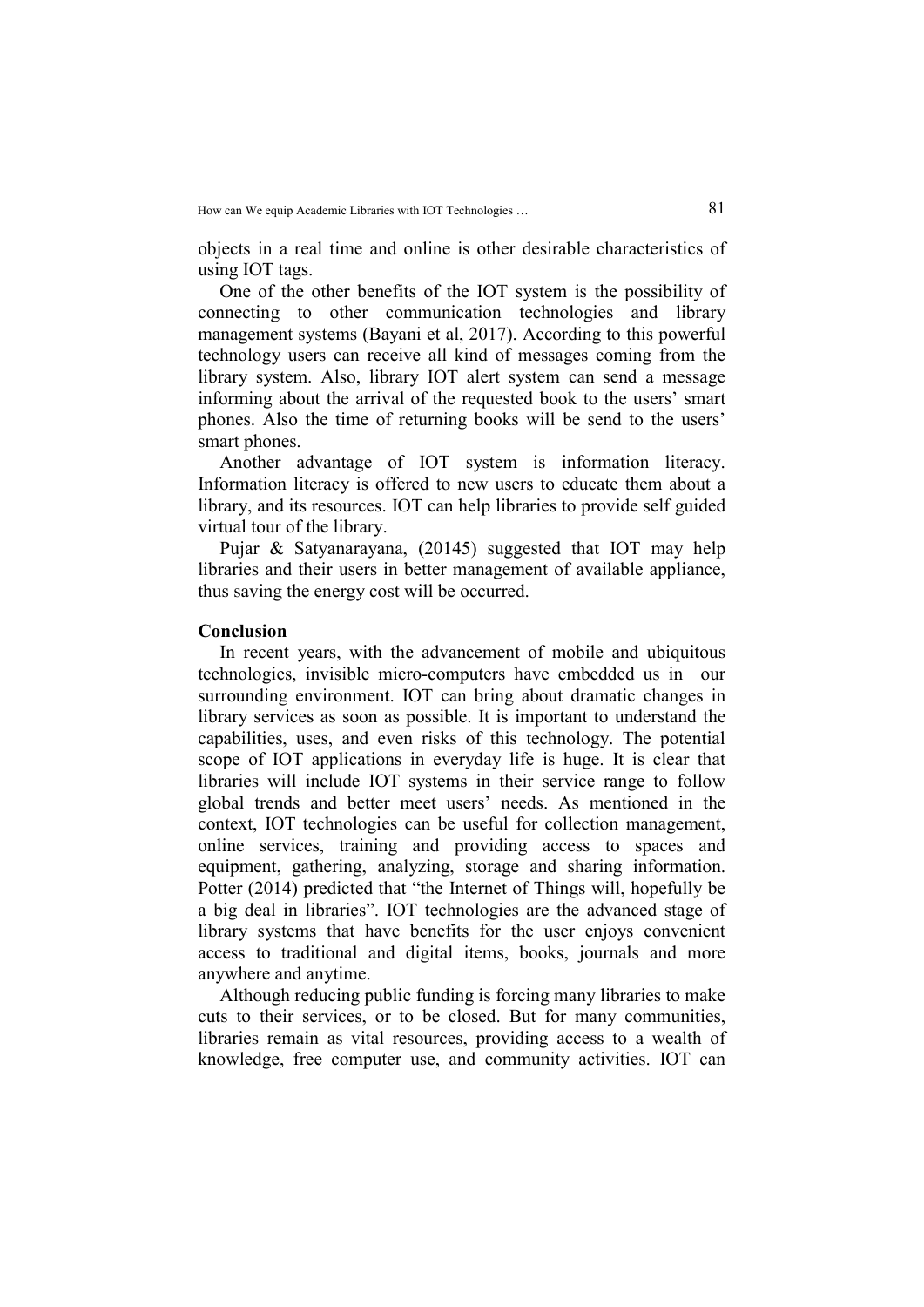help libraries by optimizing use of space, enhancing the visitor experience, and preserving valuable collections through smart room management.

IOT is an ideal emerging technology to influence the patrons by providing new evolving and efficient services faster and more convenient. This technology can increase profitability by improving resources utilization and development of management services in **libraries** 

Although the cost of installing IOT technology (software and hardware) may be too high for many libraries, it should be noted that investing in this field will save a lot of costs. One of the main points to be addressed in the next section is the issue of network security and privacy of users. In future models designed for the library, privacy must be taken seriously. Authorities should pay more attention to equipping libraries with new technologies. Numerous workshops should be held to familiarize librarians and library administrators with the new technology. Finally, it is recommended that libraries pay special attention to increasing marketing activities to cover the cost of purchasing equipment and facilities.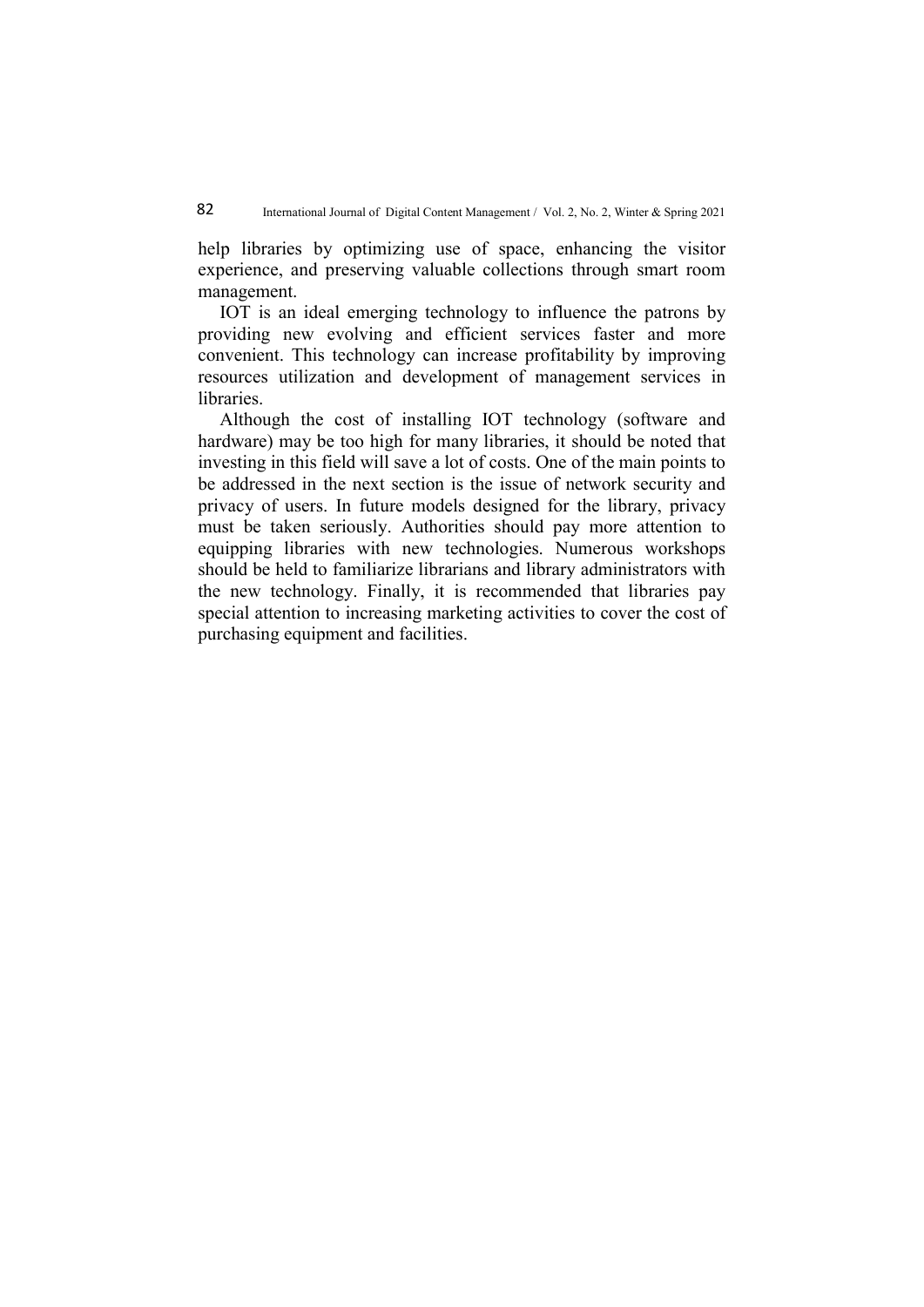How can We equip Academic Libraries with IOT Technologies ... 83

#### References:

- Ahmed, H.(2016)." RFID Technology in Libraries: A Case study of Allama Iqbal Library, University of Kashmir", The Journal of Indian Library Association, 52(4), pp.109-120
- Atzori, L., Iera, A., and Morabito, G.(2010)."The changing role of librarians in the digital world: Adoption of web2.0 technologies by Pakistani librarians", The Electronic Library, 3(4), pp.469-479
- Bayani, M., Seguran, A., Alvarado, M., Loaiza, M.(2017)." IOT-Based library Automation and Monitoring System: Developing an implementation Framework of implemental", e-Cienias de la information,  $8(1)$ , pp.94-111
- CISCO(2015), " Extending life-saving communications", available at: http://ipv6.cisco.com/web/strategy/docs/alaska-dot-ioe.pdf
- Dener, M., Bostancioglu, C.(2015)." Smart technologies with wireless sensor networks", Procedia social and Behavioural Sciences, 1(5), pp.1915-1921
- Freiedmann, M., Floerkemeire, C.(2016)." From the Internet of Computers to the Internet of Things", Informatik-spekrum, 33(2), pp.107-121
- Gartner, (2013)." Gartner says the Internet of Things Installed Base will Grow to 26 Billion units by 2020", News release, December 12, 2013, available at: www.gartner.com/newsroom/id/2636073
- Gubi, J. (2016). "Internet of Things: A Vision, architectural elements, and future directions", International Journal of research in Technology,  $1(2)$ , pp.55-70
- Gupta, E. and et.al (2015)."Fashion accessories using virtual mirror", International Journal of soft computing and engineering, 5(2), pp.174-183
- Hess, E.(2016)."The Internet of Things- Implications for the Library", Compendium News Staff in Broadband, Data, PA Forward
- Kumar, S. (2016)."Application of Internet of things: Technology in library management & service", International Journal of Scientific & innovative Research Studies, 4(2).pp. 126-146
- Mohammadi, M., Ezadi Yegane, M.(2018). " IOT: Applied new technology in Academic Libraries", International Conference on Distributed Computing and High Performance Computing (DCHPC2018),  $25<sup>th</sup>$  -27th November, 2018, Qom, Iran
- Massis, B.(2015)." What's new in libraries : the Internet of Things and its impact on the library", New Library World, 117(3). PP.289-299
- Miri, K., Kim, C.(2015), " Augmentable reality fashion apparel simulation using a magic mirror", International Journal of Smart home, 9(2), pp.169-178